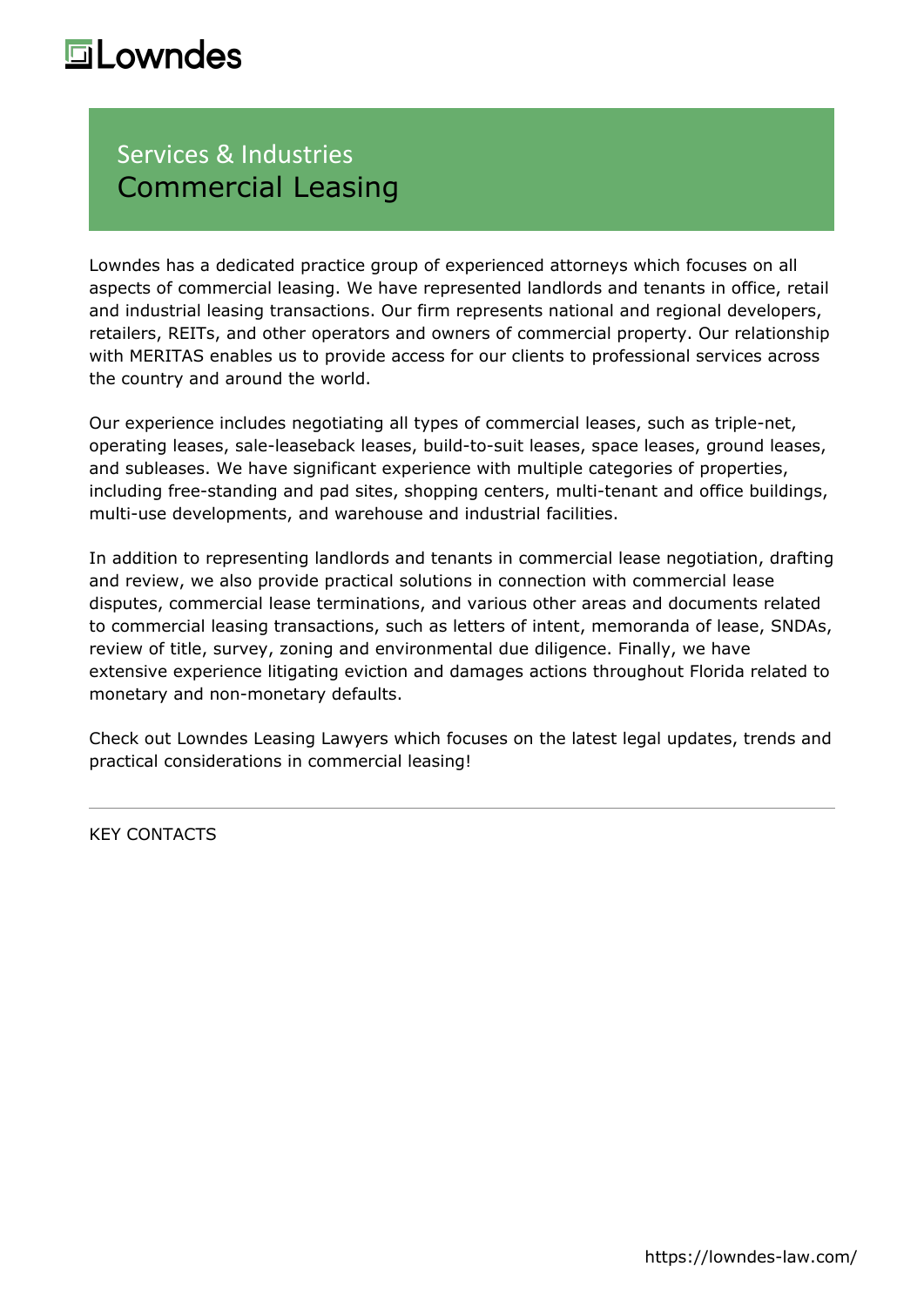## **ELowndes**



[Joaquin E. Martinez](https://lowndes-law.com/people-detail/client/joaquin-martinez)

Shareholder & Co-Chair, Commercial Leasing Group 407-418-6475 [joaquin.martinez@lowndes-law.com](mailto:joaquim.martinez@lowndes-law.com)